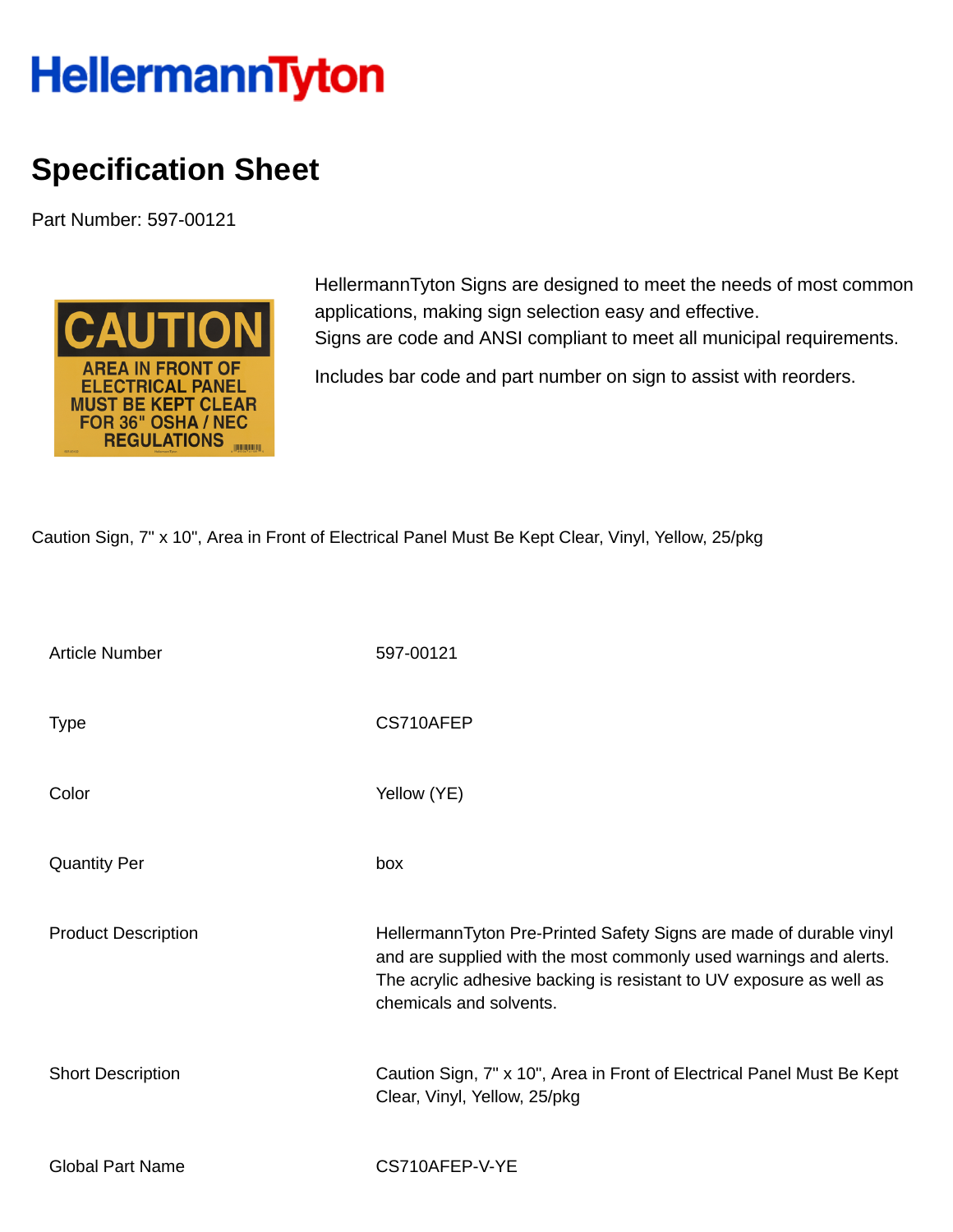| Width W (Imperial)     | 10     |
|------------------------|--------|
| Width W (Metric)       | 254    |
| Thickness T (Imperial) | 4      |
| Thickness T (Metric)   | .10    |
| Height H (Imperial)    | 7.0    |
| Height H (Metric)      | 177.80 |
|                        |        |

| Material                              | Vinyl (V)                        |
|---------------------------------------|----------------------------------|
| <b>Material Shortcut</b>              | V                                |
| Adhesive                              | Acrylic                          |
| <b>Halogen Free</b>                   | <b>No</b>                        |
| UV Resistant (Yes/No)                 | <b>No</b>                        |
| <b>Adhesive Operating Temperature</b> | -40°F to +176°F (-40°C to +80°C) |
| <b>Operating Temperature</b>          | -90°F to +186°F (-67°C to +75°C) |
| <b>ROHS Compliant</b>                 | Yes                              |